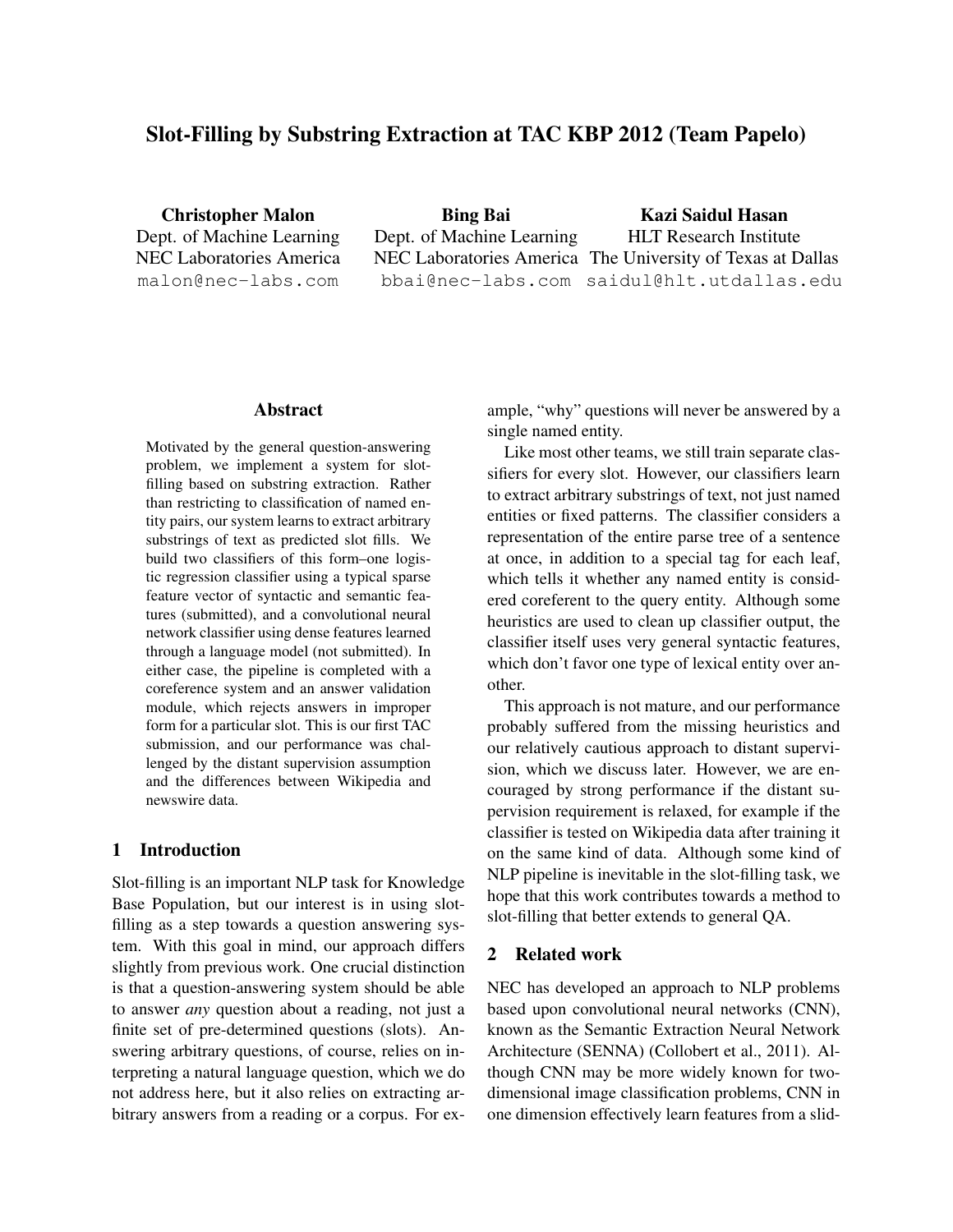ing window across tokens of text, where each token is represented by a dense feature vector in a learned lookup table that models the words in the language. Such a language model was proposed in (Bengio and Ducharme, 2001). SENNA has achieved stateof-the-art performance in part-of-speech tagging, named entity recognition, and chunking, and competitive performance in semantic role labeling and parsing. Moreover, at classification time, SENNA is 200 times faster at POS tagging than state-of-theart systems such as (Shen et al., 2007) and a hundred times faster at semantic role labeling (Koomen et al., 2005).

We were anxious to extend SENNA to handle even higher-level semantic tasks. Others have taken up sentiment analysis (Socher et al., 2011b) and paraphrase detection (Socher et al., 2011a) using recursive neural networks, and word sense disambiguation (Bordes et al., 2012) using energy-based models of learned embeddings. Slot-filling could be a prime semantic task for the neural network approach, although its dependence on many other tasks in an NLP pipeline (such as retrieval) makes it a less pure problem. One contribution of this paper is to define a classifier for slot-filling guided by the approach of SENNA. Particularly, it represents the entire parse tree of a sentence as features for labeling each token. Long-range syntactic relationships were at first invisible to convolutional neural networks, which never saw beyond a sliding window of words that tracked the current word for tagging. When SENNA was extended for semantic role labeling, far away tokens contributed to classification via a feature that summarizes all the words in the sentences, taken with their relative distances from the current word. Inspired by this approach, we craft features that summarize an entire parse tree.

One novelty of the CNN approach is that it uses only dense feature vectors to encode linguistic information. Our baseline approach, which is the one we ultimately submitted, uses very similar features in a more traditional sparse setting. As in (Surdeanu et al., 2011), we train logistic regression classifiers based on a sparse, binary feature vector indicating the tokens and patterns that occur, forgoing the language model.

## 3 Pipeline

Although we rely mainly on a trained classifier to extract slot fills, some other modules are needed to prepare the input and clean up the output of this classifier.

## 3.1 Document Retrieval

Each query is taken literally, and used in up to three forms as a query for a standard Lucene server (the included Demo server, with standard analyzer and default scorer), which has indexed the documents in the official contest corpus. In the first form, the query is quoted. In the second, each token of the query is taken as a required term. In the third, the query is passed without quoting.

Assuming the first (strictest) query returns at least fifty documents, its results are processed in the sequel. Otherwise, the second, somewhat weaker, form is tried. If at least fifty documents are returned, those are processed. If not, the results of the third query are processed.

Maximally, the top 1000 retrieved documents are processed. If many matches exist, ones with lower TF-IDF matches against the query may be truncated.

### 3.2 Tokenization and Parsing

We use Stanford's "CoreNLP" system (Lee et al., 2011), (Raghunathan et al., 2010) to perform the lowest level tasks of sentence splitting and tokenization, but not parsing. For higher level syntactic analysis (part-of-speech tagging, named entity recognition, and parsing), we use SENNA.

We run the coreference analyzer included in Stanford CoreNLP to extract mentions and form coreference chains. This analyzer achieved state-of-theart performance on CoNLL tasks (Raghunathan et al., 2010). We have modified the code to operate on the result of SENNA's faster parser, rather than Stanford's own parser.

Before these steps, newsgroup documents are filtered from the retrieved results, as they are likely to present challenges for later modules. Particularly, ASCII art in a signature could result in sentences with huge numbers of tokens but no meaningful words, resulting in long, fruitless searches for Stanford's coreference module.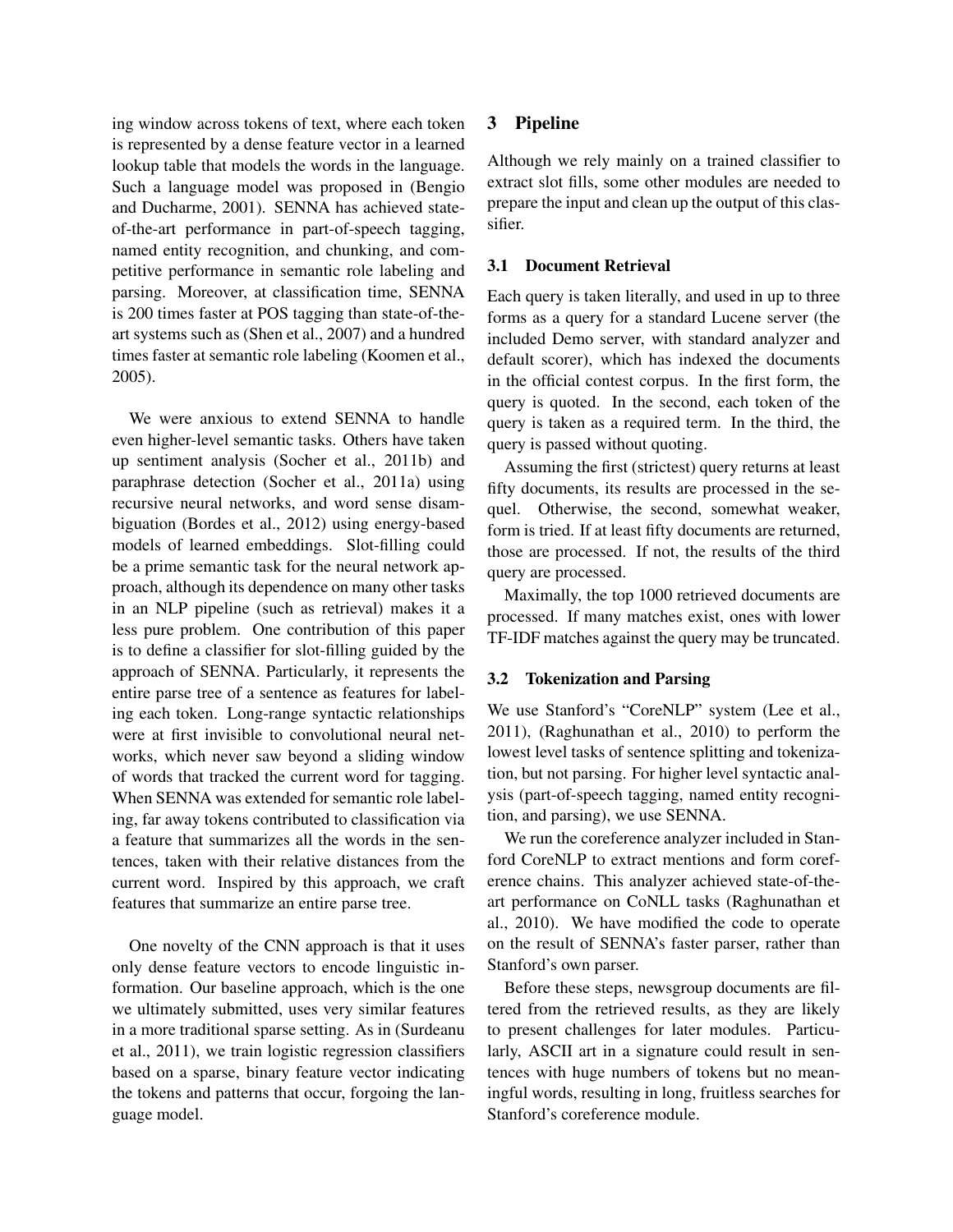## 3.3 Special Mention

For a given query, it is natural to find sentences that do not mention the query entity exactly and yet provide answers for specific slots. Let us use the following example for illustration.

"Barack Obama is the 44th and current President of the United States. He is the first African American to hold the office. President Obama is a graduate of Columbia University and Harvard Law School."

Given the query "Barack Obama", we have answers to slots "per:origin" (African American) and "per:schools attended" (Columbia University and Harvard Law School) in the 2nd and 3rd sentences, respectively. However, the query (i.e., "Barack Obama") does not occur exactly in either of these two sentences. To extract answers from such sentences, it will be useful if the classifier has a clue that both "He" and "President Obama" refer to the query "Barack Obama".

Motivated by this, we run Stanford's co-reference resolver on every supporting document for a given query and extract mention chains from those documents. Ideally, for the text above, "Barack Obama" (1st sentence), "He" (2nd), and "President Obama" (3rd) will be part of the same chain. Once we have all such mention chains from a document, we find a chain that refers to the query entity. Heuristically, a chain refers to the query entity if it has at least one mention that is either an exact match, or a substring, or an acronym of the query string. We then tag each word in the document. We tag the words in the mentions that refer to the query entity using IBES format (*e.g.*, B-ENTITY, I-ENTITY etc). We assign an 'O' tag to each of the remaining words. Finally, we use this tag as a feature for each word.

### 3.4 Classification

At this point, classifiers are run on the preprocessed documents. The query is no longer needed, as its role is served by the special mention tagging.

One classifier is needed per slot. The classifier gives a prediction for every word, indicating whether the word should be extracted to fill the slot or not.

The classifiers use features of the given word, relative to features of the other words in the same sentence, as tagged by the previous modules. Details of the features and the classifers appear in later sections.

#### 3.5 Answer Validation

We apply a post-processing step to validate the slot values predicted by the classifier. Since many of the 42 pre-defined slots are associated with values of specific types (*e.g.*, "per:spouse", "org:top members employees" are always names of persons), it makes sense to check if a predicted slot value refers to an entity of the type the slot is associated with. Consequently, we apply a set of rules to validate classifier responses and try to improve our system's precision in this process.

Once the classifier predicts a list of candidate token sequences as potential responses for a particular slot, we validate each of these token sequences in our post-processing module. First, the module lists the entity type(s) associated with the slot. For instance, for "org:alternate names", the only acceptable answers are organization names. A slot may be associated with several entity types as well. For example, "org:shareholders" can have both person and organization names as potential answers.

Given the list of entity types for a slot, we then check each token sequence (predicted by the classifier) and determine if it matches (or overlaps with) an entity sequence of the desired type(s) in the text. To accomplish this, we use SENNA's named entity tag predictions to mark the spans of person, organization, and location entities in the text. Additionally, we heuristically define token sequence patterns that may have answers for a slot that accepts a date or a number as an answer. Any sequence of nouns with at least one number can potentially be a sequence for a date. Sequence of numbers are marked since they can be answers to "org:number\_of\_employees\_members" or "per:age". For anything else that can not be fit to these types, we mark any sequence of nouns and adjectives (obtained from SENNA's part-of-speech tags) as a valid sequence.

Once we mark these valid sequences for a particular slot in the text, we check if a predicted token sequence exactly fits or overlaps with a marked se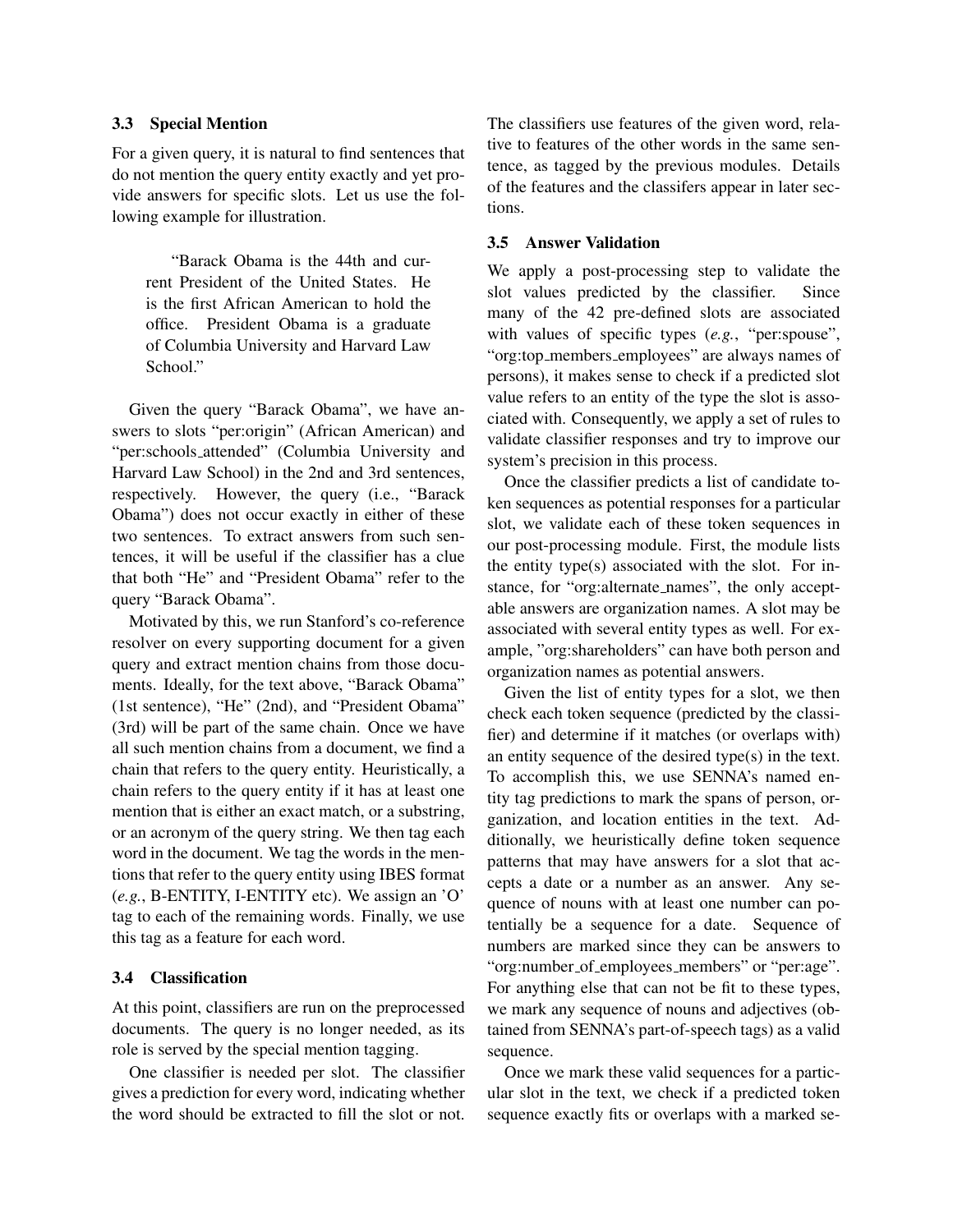quence. In case of overlaps, we adjust the boundary of the predicted token sequence so that it exactly fits the sequence in the text. We execute this step for each token sequence predicted for a slot and keep the valid ones (i.e., exact fits or overlaps) only. We then sort these valid token sequences based on their average token score (assigned by the classifier). Note that, this score is not changed even in a case when we fix the boundary of the token sequence (in case of an overlap).

This validation process can help us get rid of invalid sequences, but it certainly can not handle redundant answers, which we like to remove from our list of valid token sequences as well. To do this, we check if two valid token sequences have a substring or acronym relationship between them. If so, we remove the one with the lower average token confidence from the pool of valid sequences. Additionally, we also check if two valid token sequences match after we remove punctuation symbols and spaces from both of them and keep the one with higher confidence. This step gets rid of answers like "U.S.A." or "U. S. A." when we already have "USA" as a response. However, we do not apply this process for alternate names (for both persons and organizations) since they often have sub-string and/or acronym relationships among themselves. For such slots, we only keep those valid token sequences each of which has either a sub-string or an acronym relationship with the query string.

Of the remaining token sequences, the one with the highest average score is submitted as the slot-fill. For multiple-valued slots, the scores are thresholded, and up to four results are taken.

## 4 Classifiers and Features

We consider two approaches to classifying words for slot fills. One is a convolutional neural network based on a dense vector representation of each word, learned through an unsupervised task as a language model. The other is a logistic regression model trained on sparse feature vectors. The logistic regression model was the one officially submitted to the contest.

In either case, the features are crafted to represent tags of the word currently being classified, in addition to information about the rest of sentence. In particular, the relationship to other nodes in the parse tree is encoded.

#### 4.1 Logistic Regression

For the logistic regression classifier, each possible value of the following tags is considered a Boolean feature:

- Single-valued features:
	- Part of speech
	- The word itself (we index 100,000 words), or NIL if the word is not indexed
	- The special mention tag (I, B, E, S, or O), indicating whether the word is part of a mention believed to be in a coreference chain with the query
	- Capitalization feature
- Multiple-valued features:
	- Parse tree node descriptors (see below); one feature is contributed by each node in the parse tree
	- Other words in the sentence, with relative distances from the current word
	- Other words in the sentence, without relative distances

Each feature group has a distinct encoding, so the feature representing the current word is different from the feature representing the current word as part of the bag of words of the sentence.

Parse tree nodes are represented by a 4-tuple

(Node type, Pivot type, Up, Down)

that represents the path in the parse tree from the current word to the node in question. Such a path has a *pivot*, which is the node in the path with the minimal depth from the root of the parse tree. The *node type* and *pivot type* are given by Penn Treebank constituent labels for nonterminal nodes (see (Gildea and Jurafsky, 2002), Table 23), or by the part of speech, for terminal nodes (words). *Up* and *Down* refer to the length of the path from the current node (a terminal node) to the pivot, and the length of the path from the pivot to the node in question.

A single such feature represents each possible 4 tuple, and one feature is contributed by every node in the parse tree. Figure 1 illustrates an example.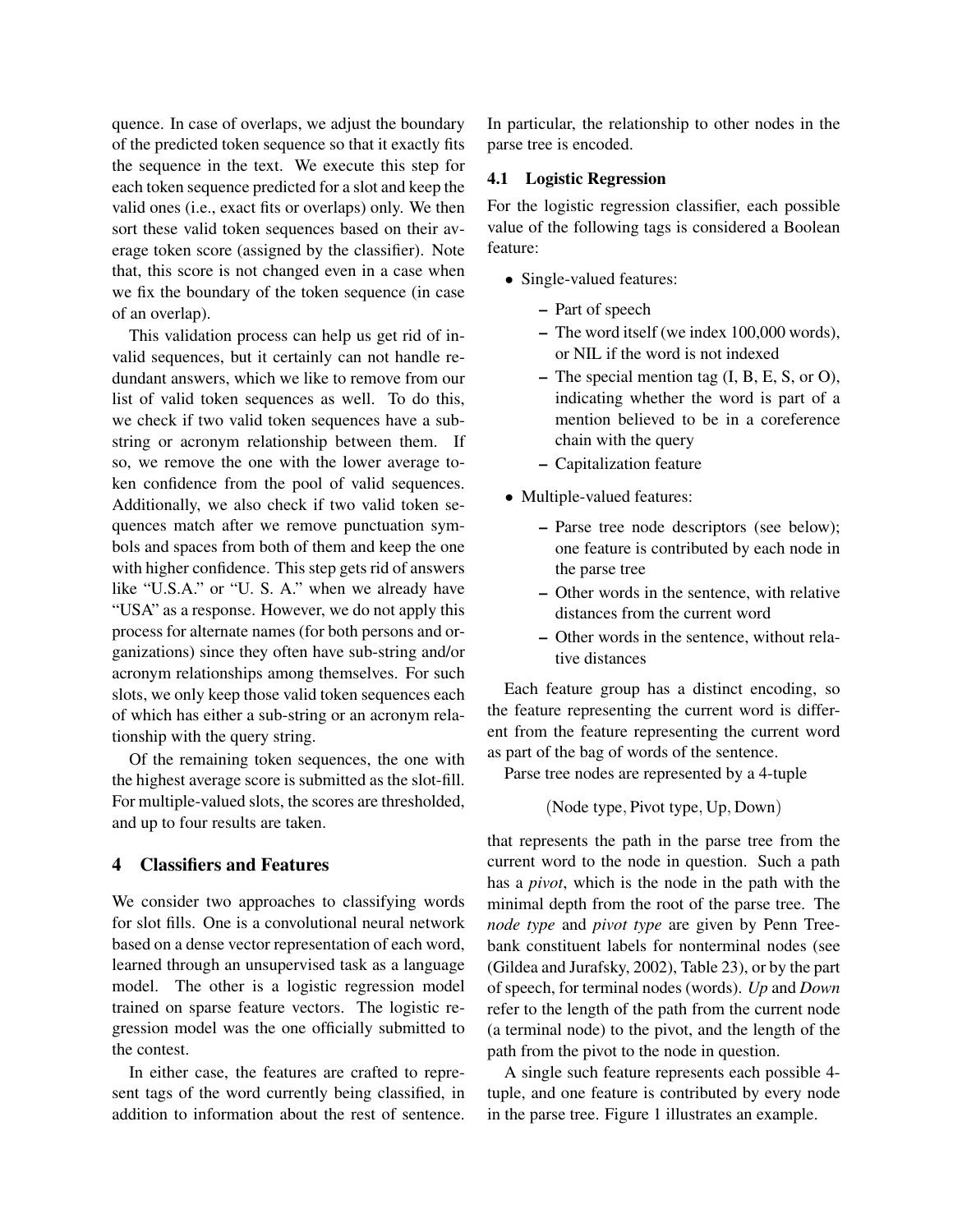



Bill Gates is the chairman of Microsoft.

The other words in the sentence contribute two features each: one bag-of-words feature, and one feature consisting of a pair such as (-2, "of"), which means that the word "of" occurred in the same sentence, two words before the word currently being classified.

For the logistic regression classifier, we restricted to the most frequent 10,000 such features. Each word obtains an average of 146 true Boolean features in this manner. Feature vectors are  $L^2$  normalized to unit length, and the classifier is trained with LibLinear (Fan et al., 2008), using  $L^2$ -regularized logistic regression and training in the primal space.

#### 4.2 Convolutional Neural Networks

The convolutional neural network is trained with similar information, encoded differently.

Fundamentally, the CNN classifies dense feature vectors from a frame of five words around the current word. Each word's feature vector has two parts—one representing the word itself, and another summarizing other parse tree nodes, from the perspective of the current word. Figure 2 summarizes this architecture.

The word feature vector consists of the same tags, but learned embeddings are associated with each tag. Fifty-dimensional embeddings of the words themselves are borrowed from SENNA, as they have already been trained in a semi-supervised manner to be useful for many syntactic tasks; see (Collobert et al., 2011) for the details of this training.

Additionally, each part of speech tag is assigned a random embedding in a six dimensional space. The capitalization feature and special mention tag are each encoded in a single dimension.

Each word vector is concatenated with a tree feature vector, representing the rest of the parse tree from the perspective of the current node. The tree feature vector is computed on the basis of node vectors from each node in the parse tree. The node vector encodes the integers  $Up$  and  $Down$  from the node descriptor in a single dimension each, and uses a random six–dimensional embedding for the possible values of *Node type* and *Pivot type*.

The node feature vectors are each transformed into a 15-dimensional space through a learned linear layer, at the bottom of our neural network. These results are aggregated by the max function in each dimension, and the output becomes the tree feature vector.

Higher levels of the convolutional neural network act on the concatenation of the word vector and tree vector for each node. First, a convolution over a sliding window of five words transforms these vectors, now 73-dimensional, into a 30-dimensional space. Padding vectors are added to the beginning and end of the sentence, so that these results may be obtained at every position in the sentence, even if the sliding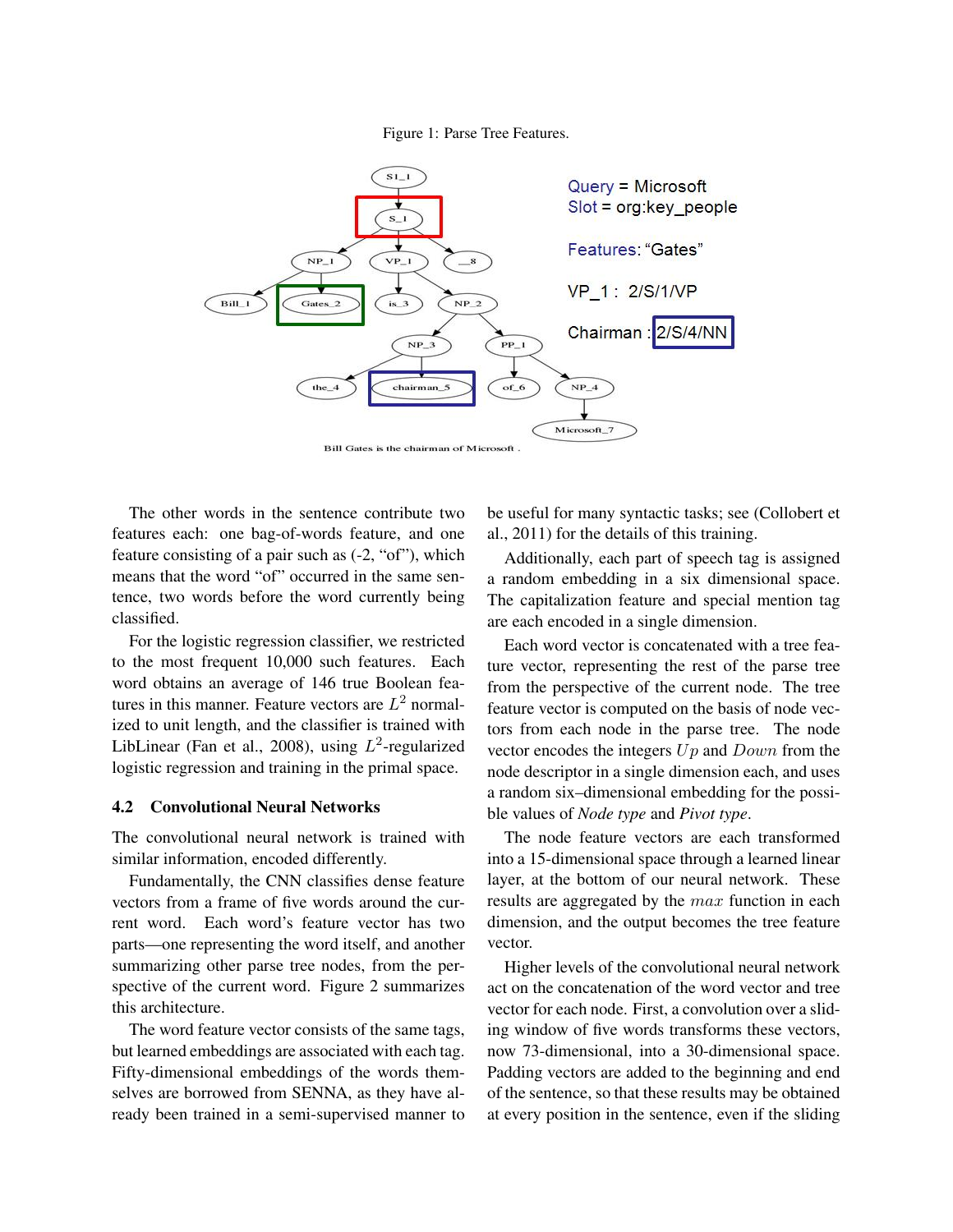Figure 2: Convolutional Neural Network for Slot Filling.



window extends beyond the beginning or end.

After squashing the outputs with a sigmoid function, a final linear layer maps the convolution outputs to two dimensions. Let these dimensions have standard basis vectors  $\delta_0 = (1, 0)$  and  $\delta_1 = (0, 1)$ . The classifiers are trained to output the negative log probabilities of the word belonging to the slot fill, by setting the loss against an input vector  $\vec{x}$  with ground truth  $\delta_i$  as:

$$
L(\vec{x}, \delta_i) = -\log \frac{e^{-x_i}}{\sum_j e^{-x_j}}.
$$
 (1)

Stochastic gradient descent is used to backpropagate this error through the entire network, down to the word and node type embeddings, which remain fixed.

## 5 Training and Results

In development, we used three ground truth sources for training and evaluation. Each was distributed to all participants.

- 1. TAC 2009 KBP Reference Knowledge Base. Two-thirds of the articles was used for training, and the remaining one-third was reserved for testing. Infoboxes were used to provide ground truth data, as described below. Sentences from the same article as the infobox were searched for occurrences of the slot fill values.
- 2. TAC 2010 Evaluation Slot Filling Queries. Sentences from the articles containing useful slot fills (as indicated by the LDC judgments)

were searched for slot fill values. This data set was used only for training.

3. TAC 2011 Evaluation Slot Filling Queries. This data set was used in the same way as the 2010 data, but reserved for testing.

The TAC 2009 KBP Reference Knowledge Base consists of Wikipedia articles, and the ground truth data is extracted from Wikipedia infoboxes, using the mappings distributed by LDC. These mappings take 938 of the Wikipedia infobox slots, such as actor:birthplace, and map them to one or more TAC KBP slot names, such as per:country of birth. In this particular example, the same infobox is mapped to per:stateorprovince of birth as well, so it is necessary to decide later which part of the Infobox value pertains to which slot.

We normalize infobox values as follows, when necessary:

- Patterns resembling a date are normalized into the form expected by the contest (*e.g.* 2012-04- XX). For these slots, information not matching the patterns is discarded.
- We consult the 2010 CIA World Factbook (Central Intelligence Agency, 2010) for a list of provinces and associated countries. Using this list, we can take text for a Wikipedia infobox such as actor:birthplace, identify text matching a known province or country, and use any remaining text as a possible city.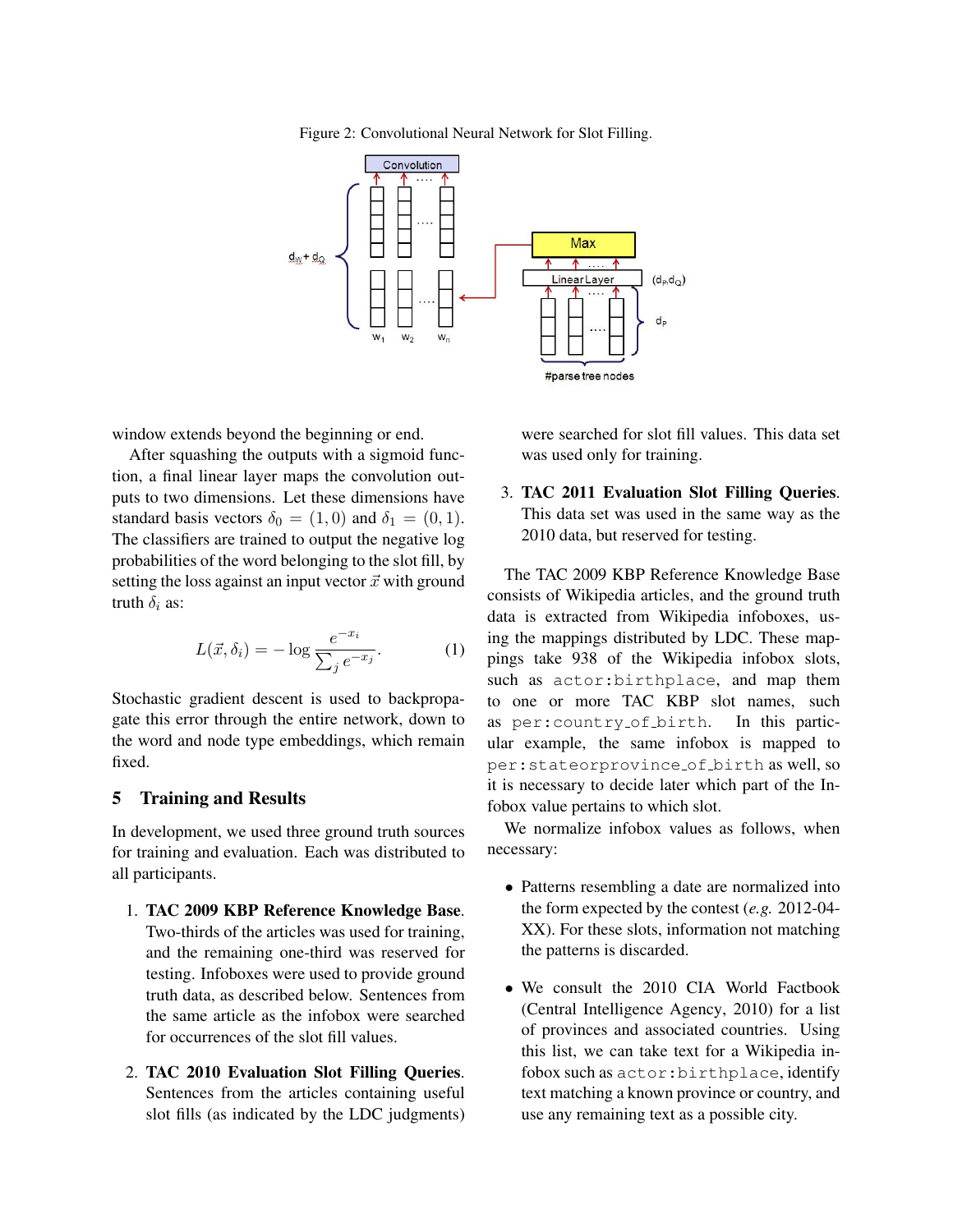Table 1: Ground truth data for development.

| Name | Ground Truth                               | Text                   |  |
|------|--------------------------------------------|------------------------|--|
| Wiki | TAC 2009 KBP Reference KB (from Wikipedia) | Same Articles          |  |
| 2010 | TAC 2010 Evaluation Slot Filling Queries   | LDC Positive Documents |  |
| 2011 | TAC 2011 Evaluation Slot Filling Queries   | LDC Positive Documents |  |

We follow a distant supervision heuristic (Mintz et al., 2009) to ground these slot fills with support in the text, but our approach differs slightly from other teams because we do not determine (Entity, Slot, Slot Fill) triples after reading the infoboxes. A normalized infobox value is still a string of text, possibly longer than the appropriate slot fill value. For example, the infobox value mapped to per:title for Edward Wilkerson is *bandleader and composer and musician*. Many teams (*e.g.* (Surdeanu et al., 2011)) have relied on named entity recognition to extract relevant triples from an infobox value, but that approach does not work here. Instead, we look for the longest match of the text against the infobox that contains contains useful text. The notion of useful depends on the slot type:

- Number-valued slots should contain a number
- Date-valued slots should contain a date
- Organization, location, or person slots should contain a named entity
- Other slots should contain an adjective or noun

Thus we obtain a set of substrings of articles as positive slot fills for the 42 slots.

For the TAC 2009 KB reference corpus, the same Wikipedia articles are searched to produce the distantly supervised ground truth data. For the TAC 2010 and TAC 2011 query data, each document previously judged by LDC to have a correct slot fill is used as training data for the corresponding entity.

Recall that the classifier ultimately will classify each word of every sentence of the retrieved documents (up to 1000) as a possible slot fill. In training, the task is simplified because we do not process any documents that are completely irrelevant: either the document provides a positive answer to some slot fill (TAC 2010 or TAC 2011), or the document is the Wikipedia article about the entity itself (TAC 2009 Reference).

By far, we can obtain more ground truth labels from Wikipedia than from the previous contest data, which consisted of 80–100 entities each. However, the style of Wikipedia articles is different from most of the newswire articles in the evaluation corpus. Furthermore, not every slot is well-represented by Wikipedia infoboxes; per: cause\_of\_death occurs in an infobox only twice, and only one of those has support in the associated text.

For reference, Table 2 compares the accuracy of the classifiers trained with Wikipedia (2009 reference corpus) alone, the 2010 queries alone, and both together, in predicting slot fills for the 2011 queries. These results represent the probabilities of tokens being correctly classified as positive or negative, not the accuracy of the final slot fill (which may require choosing among several positively-classified substrings from several articles). Ultimately, training on a combination of the TAC 2009 (Wikipedia) and TAC 2010 query data was most effective.

Table 3 compares the best slots (by F1 score) when the logistic regression classifier trained and tested on Wikipedia, to the best slots when it is trained and tested on actual query data (2010 and 2011). The fact that the top five slots are disjoint suggests that the examples captured by the respective distant supervision, techniques or the styles of the documents, are quite different. This is another motivation for combining the training sets.

Like the logistic regression classifier, the convolutional neural network was trained on combined Wikipedia (2009 reference corpus) and 2010 query data, and tested on 2011 query data. Table 4 shows the results on the final phrases submitted, after the classifier outputs have gone through answer validation. As above, only articles known to have a useful slot fill are classified, so the F1 scores are not comparable to actual team submissions, but they are comparable to each other. The convolutional neural network improves upon the F1 score of the logistic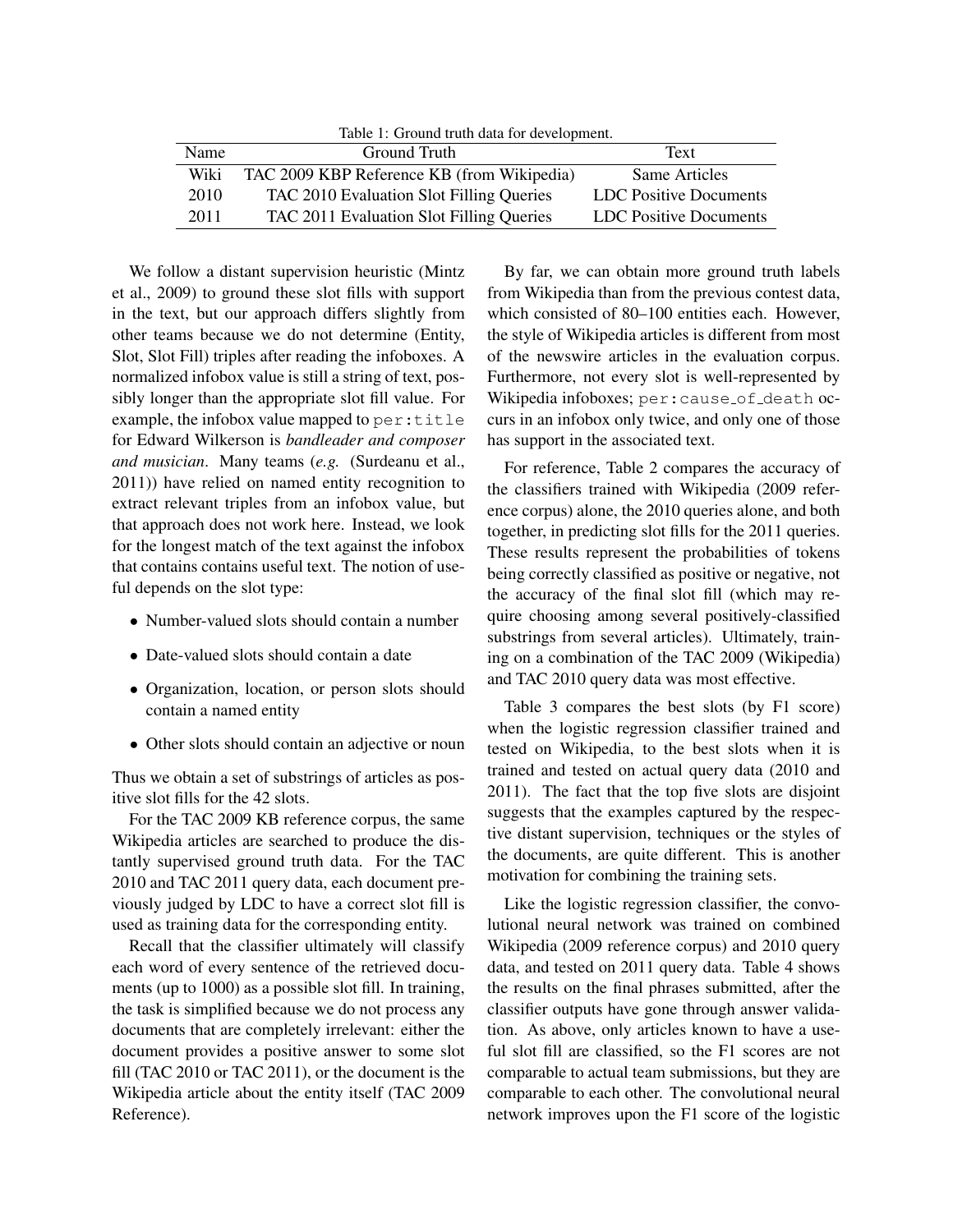Table 2: Token-level performance on slot fills: Wikipedia versus Query data. Median over 42 slots. Logistic regression classifier.

| Training            | Testing    |      | F1: Median F1: 75th Pct F1: 90th Pct F1: 95th Pct |      |      |
|---------------------|------------|------|---------------------------------------------------|------|------|
| Wiki (trn)          | Wiki (tst) | .184 | .395                                              | .542 | .642 |
| Wiki (trn)          | 2011       |      | .031                                              | .108 | .185 |
| 2010                | 2011       |      | .010                                              | .160 | .316 |
| Wiki $(trn) + 2010$ | 2011       |      | .064                                              | .185 | 221  |

Table 3: Top slots: Wikipedia versus Query data. Token-level results. Logistic regression classifier.

| F1   | Slot (Wikipedia)    | F <sub>1</sub> | Slot (Query)              |
|------|---------------------|----------------|---------------------------|
| .922 | per:charges         | .667           | per:age                   |
| .914 | per:date_of_birth   | .414           | org:website               |
| .645 | org:alternate_names | .319           | org:top_members/employees |
| .579 | per:date_of_death   | .250           | per:parents               |
| .549 | per:alternate_names | .160           | per:siblings              |

regression model by 77%.

The convolutional neural network was not designed in time for our official submission, so our submitted run "papelo1" used the logistic regression model. On the TAC 2012 regular slot filling task, Papelo1 achieved F1=.062, with a recall of .050 and a precision of .081.

The non-NIL submissions from the other teams were released as data for the Slot Filling Validation task. Of our 77 correct non-NIL slot fills, 27.4% were strings that were not submitted by another team. Thus it may be useful to combine our techniques with those of other systems. If provenance is included, most teams (not runs) have entirely unique sets of correct answers. For this reason, tuning a system's hyperparameters to optimize performance on an answer key derived from past submissions may be dangerous.

## 6 Conclusion

We introduced two new systems for slot filling based on very general representations of syntactic features, using a traditional logistic regression model and a new convolutional neural network model. Our performance in TAC 2012 was below the median, although the CNN, achieving 77% better performance on the 2011 task used for development, may have surpassed the median F1=.099 if it had been done in time. We showed a lack of generalization between training data sets, indicating that the choice of training corpus and distant supervision technique may be as important as any consideration in designing the classifier.

#### References

- Y. Bengio and R. Ducharme. 2001. A neural probabilistic language model. In *Advances in Neural Information Processing Systems (NIPS)*.
- A. Bordes, X. Glorot, J. Weston, and Y. Bengio. 2012. Joint learning of words and meaning representations for open-text semantic parsing. *Journal of Machine Learning Research*.
- U. S. Central Intelligence Agency. 2010. *The World Factbook 2010*. U. S. Government Printing Office.
- R. Collobert, J. Weston, L. Bottou, M. Karlen, K. Kavukcuoglu, and P. Kuksa. 2011. Natural language processing (almost) from scratch. *Journal of Machine Learning Research*, 12:2461–2505.
- R.-E. Fan, K.-W. Chang, C.-J. Hsieh, X.-R. Wang, and C.-J. Lin. 2008. Liblinear: A library for large linear classification. *Journal of Machine Learning Research*, 9:1871–1874.
- D. Gildea and D. Jurafsky. 2002. Automatic labeling of semantic roles. *Computational Linguistics*, 28(3):245–288.
- P. Koomen, V. Punyakanok, D. Roth, and W. Yih. 2005. Generalized inference with multiple semantic role labeling systems (shared task paper). In *Conference on Computational Natural Language Learning (CoNLL)*.
- H. Lee, Y. Peirsman, A. Chang, N. Chambers, M. Surdeanu, and D. Jurafsky. 2011. Stanford's multipass sieve coreference resolution system at the conll-